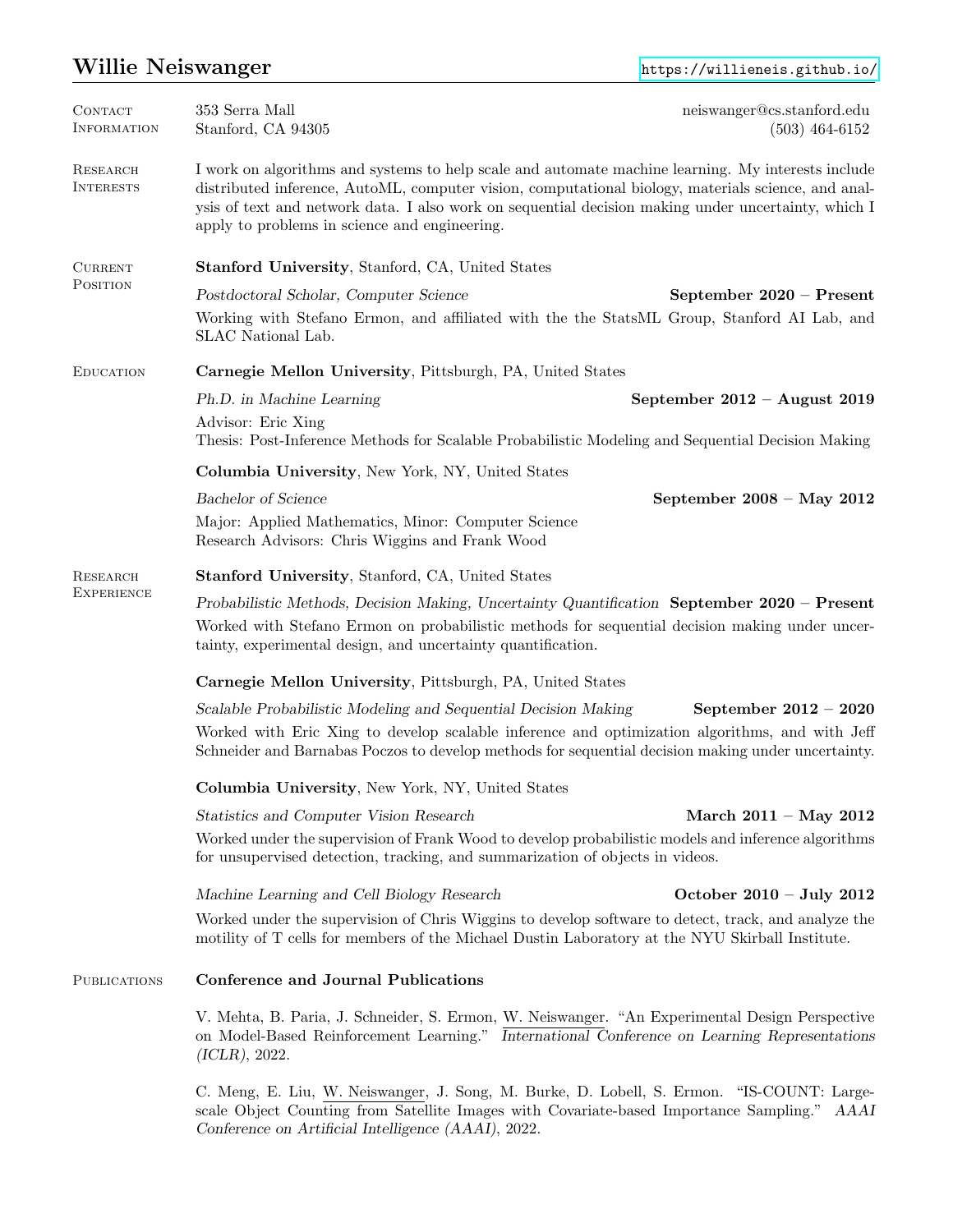A. Qiao, S. Choe, S. Subramanya, W. Neiswanger, Q. Ho, H. Zhang, G. Ganger, E. Xing. "Pollux: Co-adaptive Cluster Scheduling for Goodput-Optimized Deep Learning." 15th USENIX Symposium on Operating Systems Design and Implementation (OSDI), 2021. Recipient of the Jay Lepreau Best Paper Award.

Y. Chung, W. Neiswanger, I. Char, J. Schneider. "Beyond Pinball Loss: Quantile Methods for Calibrated Uncertainty Quantification." Conference on Neural Information Processing Systems (NeurIPS), 2021.

A. Narayan, P. Molino, K. Goel, W. Neiswanger, C. Re. "Personalized Benchmarking with the Ludwig Benchmarking Toolkit." Datasets and Benchmarks Track, Conference on Neural Information Processing Systems (NeurIPS), 2021.

Y. Liu, S. Khandagale, C. White, W. Neiswanger. "Synthetic Benchmarks for Scientific Research in Explainable Machine Learning." Datasets and Benchmarks Track, Conference on Neural Information Processing Systems (NeurIPS), 2021.

W. Neiswanger, K. Wang, S. Ermon. "Bayesian Algorithm Execution: Estimating Computable Properties of Black-box Functions Using Mutual Information." International Conference on Machine Learning (ICML), 2021.

K. Tran, W. Neiswanger<sup>∗</sup> , K. Broderick, E. Xing, J. Schneider, Z. Ulissi. "Computational catalyst discovery: Active classification through myopic multiscale sampling." The Journal of Chemical Physics, 2021.

W. Neiswanger, A. Ramdas. "Uncertainty quantification using martingales for misspecified Gaussian processes." 32nd International Conference on Algorithmic Learning Theory (ALT), 2021.

B. Boecking, W. Neiswanger, E. Xing, A. Dubrawski. "Interactive Weak Supervision: Learning Useful Heuristics for Data Labeling." International Conference on Learning Representations (ICLR), 2021.

V. Mehta, I. Char, W. Neiswanger, Y. Chung, A. Nelson, M. Boyer, E. Kolemen, J. Schneider. "Neural Dynamical Systems." 60th IEEE Conference on Decision and Control (CDC), 2021.

C. White, W. Neiswanger, Y. Savani. "BANANAS: Bayesian Optimization with Neural Architectures for Neural Architecture Search." AAAI Conference on Artificial Intelligence (AAAI), 2021.

C. White, W. Neiswanger, S. Nolen, Y. Savani. "A Study on Encodings for Neural Architecture Search." Conference on Neural Information Processing Systems (NeurIPS), 2020.

K. Kandasamy, K. Vysyaraju, W. Neiswanger, B. Paria, C. Collins, J. Schneider, B. Póczos, E. Xing. "Tuning Hyperparameters without Grad Students: Scalable and Robust Bayesian Optimisation with Dragonfly." Journal of Machine Learning Research (JMLR), 2020.

K. Tran, W. Neiswanger<sup>\*</sup>, J. Yoon, E. Xing, Z. Ulissi. "Methods for Comparing Uncertainty Quantifications for Material Property Predictions." Machine Learning: Science and Technology (MLST), 2020.

K. Korovina, S. Xu, K. Kandasamy, W. Neiswanger, B. Póczos, J. Schneider, E. Xing. "ChemBO: Bayesian Optimization of Small Organic Molecules with Synthesizable Recommendations." International Conference on Artificial Intelligence and Statistics (AISTATS), 2020.

I. Char, Y. Chung, W. Neiswanger, K. Kandasamy, A. Nelson, M. Boyer, E. Kolemen, J. Schneider. "Offline Contextual Bayesian Optimization." Conference on Neural Information Processing Systems (NeurIPS), 2019.

K. Kandasamy, W. Neiswanger, R. Zhang, A. Krishnamurthy, J. Schneider, B. Póczos. "Myopic Posterior Sampling for Adaptive Goal Oriented Design of Experiments." International Conference on Machine Learning (ICML), 2019.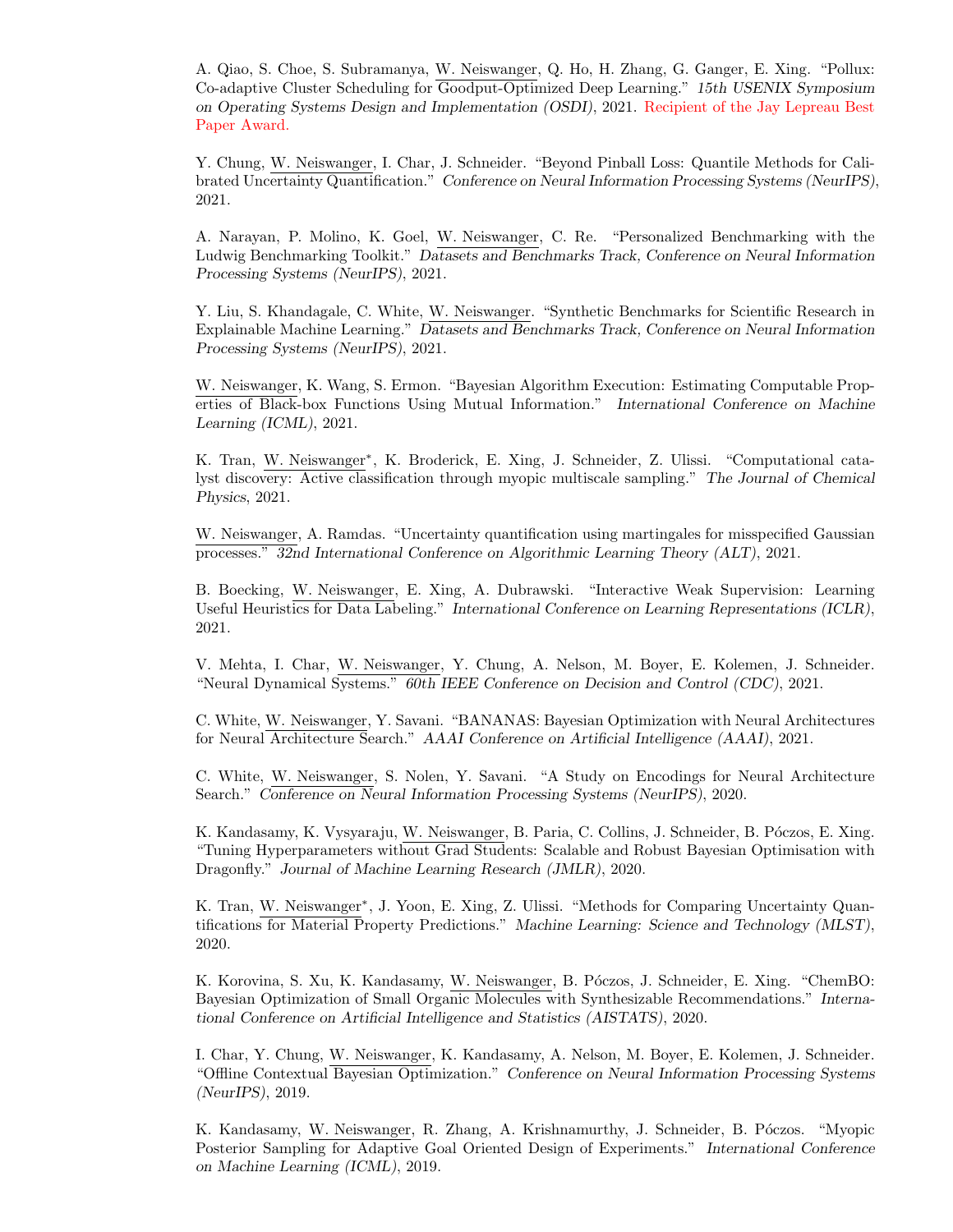V. Mayya, E. Judokusumo, E. Abu-Shah, W. Neiswanger, C. Sachar, D. Depoil, L. Kam and M. L. Dustin. "Cutting Edge: Synapse Propensity of Human Memory CD8 T Cells Confers Competitive Advantage over Naive Counterparts." The Journal of Immunology, 2019.

K. Kandasamy, W. Neiswanger, J. Schneider, B. Póczos, E. Xing. "Neural Architecture Search with Bayesian Optimisation and Optimal Transport." Conference on Neural Information Processing Systems (NeurIPS), 2018.

V. Mayya, E. Judokusumo, E. Abu Shah, C. Peel, W. Neiswanger, D. Depoil, D. Blair, C. Wiggins, L. Kam, and M. Dustin. "Durable interactions of T cells with T cell receptor stimuli in the absence of a stable immunological synapse." Cell Reports, 2018.

W. Neiswanger, E. Xing. "Post-Inference Prior Swapping." International Conference on Machine Learning (ICML), 2017.

R. Steorts, M. Barnes, W. Neiswanger. "Performance Bounds for Graphical Record Linkage." International Conference on Artificial Intelligence and Statistics (AISTATS), 2017.

F. Caron, W. Neiswanger<sup>∗</sup>, F. Wood, A. Doucet, M. Davy. "Generalized Pólya Urn for Time-Varying Pitman-Yor Processes." Journal of Machine Learning Research (JMLR), 2017.

Y. Wang, V. Sadhanala, W. Dai, W. Neiswanger, S. Sra, E. Xing. "Parallel and Distributed Block-Coordinate Frank-Wolfe Algorithms." International Conference on Machine Learning (ICML), 2016.

J. Oliva, W. Neiswanger, B. Póczos, J. Schneider, E. Xing. "Fast Function to Function Regression." International Conference on Artificial Intelligence and Statistics (AISTATS), 2015.

W. Neiswanger, C. Wang, E. Xing. "Asymptotically Exact, Embarrassingly Parallel MCMC." Conference on Uncertainty in Artificial Intelligence (UAI), 2014.

W. Neiswanger, C. Wang, Q. Ho, E. Xing. "Modeling Citation Networks using Latent Random Offsets." Conference on Uncertainty in Artificial Intelligence (UAI), 2014.

W. Neiswanger, F. Wood, E. Xing. "The Dependent Dirichlet Process Mixture of Objects for Detection-free Tracking and Object Modeling." International Conference on Artificial Intelligence and Statistics (AISTATS), 2014.

J. Oliva, W. Neiswanger, B. Póczos, J. Schneider, E. Xing. "Fast Distribution to Real Regression." International Conference on Artificial Intelligence and Statistics (AISTATS), 2014.

V. Mayya, W. Neiswanger<sup>∗</sup> , R. Medina, C. Wiggins, and M. Dustin. "Integrative analysis of T cell motility from multi-channel microscopy data using TIAM." Journal of Immunological Methods, 2014.

V. Mayya, W. Neiswanger, D. Blair, C. Wiggins, M. Dustin. "Characterization of synapse-kinapse balance in CD8 T cells." The Journal of Immunology, 2012.

<sup>∗</sup> Denotes equal contribution.

## Technical Reports and Workshop Publications

Y. Chung, I. Char, H. Guo, J. Schneider, W. Neiswanger. "Uncertainty toolbox: an open-source library for assessing, visualizing, and improving uncertainty quantification." ICML Workshop on Uncertainty and Robustness in Deep Learning, 2021.

B. Lengerich, W. Neiswanger, E. Lengerich, E. Xing. "Disentangling Increased Testing From Covid-19 Epidemic Spread." medRxiv 2020.07.09.20141762, 2020.

Y. Chung, I. Char, W. Neiswanger, K. Kandasamy, A. Nelson, M. Boyer, E. Kolemen, J. Schneider. "Offline Contextual Bayesian Optimization for Nuclear Fusion." NeurIPS Workshop on Machine Learning and the Physical Sciences, 2019.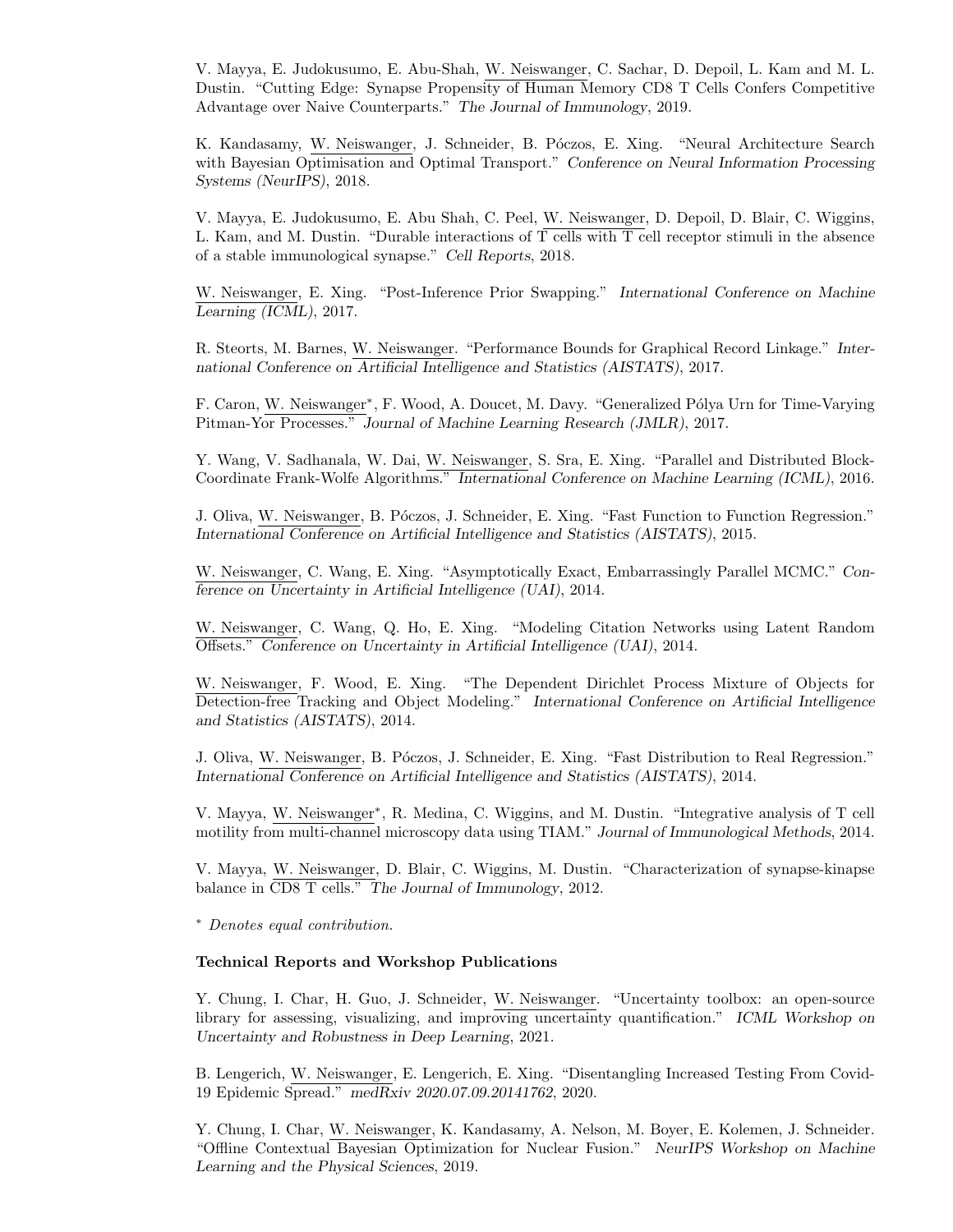K. Korovina, S. Xu, K. Kandasamy, W. Neiswanger, B. Póczos, J. Schneider, E. Xing. "ChemBO: Bayesian Optimization of Small Organic Molecules with Synthesizable Recommendations." NeurIPS Workshop on Machine Learning and the Physical Sciences, 2019.

C. White, W. Neiswanger, Y. Savani. "Deep Uncertainty Estimation for Model-based Neural Architecture Search." NeurIPS Workshop on Bayesian Deep Learning, 2019.

C. White, W. Neiswanger, Y. Savani. "Neural Architecture Search via Bayesian Optimization with a Neural Network Prior." NeurIPS Workshop on Meta-Learning, 2019.

W. Neiswanger, X. Liu, E. Xing, "Low Communication Distributed Black Box VI", The International Conference on Probabilistic Programming (PROBPROG), 2018.

K. Kandasamy, W. Neiswanger, R. Zhang, A. Krishnamurthy, J. Schneider, B. Póczos. "Sequential Bayesian Design of Experiments via Probabilistic Programming", The International Conference on Probabilistic Programming (PROBPROG), 2018.

W. Neiswanger, E. Xing, "Prior Swapping for Data-Independent Inference", ICML Workshop on Data-Efficient Machine Learning, 2016.

W. Neiswanger, C. Wang, E. Xing. "Embarrassingly Parallel Variational Inference in Nonconjugate Models." arXiv:1510.04163, 2015.

W. Neiswanger, C. Wang, E. Xing, "Embarrassingly Parallel Variational Inference", NIPS Workshop on Advances in Variational Inference, 2014.

Y. Wang, V. Sadhanala, W. Dai, W. Neiswanger, S. Sra, E. Xing, "Asynchronous Parallel Block-Coordinate Frank-Wolfe", NIPS Workshop on Optimization for Machine Learning, 2014.

W. Neiswanger, C. Wang, E. Xing, "Embarrassingly Parallel MCMC via Density Product Estimation", NIPS Workshop on Randomized Methods for Machine Learning, 2013.

W. Neiswanger and F. Wood, "Unsupervised Detection and Tracking of Multiple Objects with Dependent Dirichlet Process Mixtures", New York Academy of Sciences, Machine Learning Symposium, New York, NY. October 21, 2011.

V. Mayya, W. Neiswanger, C. Wiggins, and M. Dustin, "Characterization of na¨ıve CD8 T cell motility during antigen signaling", 19th Annual International Cancer Immunotherapy Symposium, New York, NY. October 3-5, 2011.

| AWARDS        | Jay Lepreau Best Paper Award, OSDI, 2021                                                 |  |  |  |
|---------------|------------------------------------------------------------------------------------------|--|--|--|
|               | ICML Reviewer Award, 2020                                                                |  |  |  |
|               | Pittsburgh Filmmakers Spring Mix, Audience Choice Award, 2017                            |  |  |  |
|               | ICML Reviewer Award, 2015                                                                |  |  |  |
|               | Columbia University Department of Applied Mathematics Faculty Award, 2012                |  |  |  |
|               | KAUST International Research Poster Competition for Undergraduates, 1st Place, 2012      |  |  |  |
|               | CUSP Summer Enhancement Fellowship Winner 2009, 2011                                     |  |  |  |
|               | Columbia C.P. Davis Scholar, 2008                                                        |  |  |  |
|               | Intel International Science and Engineering Fair (ISEF) Finalist, 2006, 2007, 2008       |  |  |  |
|               | Intel ISEF Grand Prize Award Winner, 4th Place 2006, 3rd Place 2007, 4th Place 2008      |  |  |  |
| INVITED TALKS | BAX, InfoBAX, and Applications to Experimental Design and Reinforcement Learning. Oxford |  |  |  |

University DeepProb Seminar, February 2022.

Going Beyond Global Optima with Bayesian Algorithm Execution. AutoML Seminars, European Lab for Learning and Intelligent Systems (ELLIS), December 2021.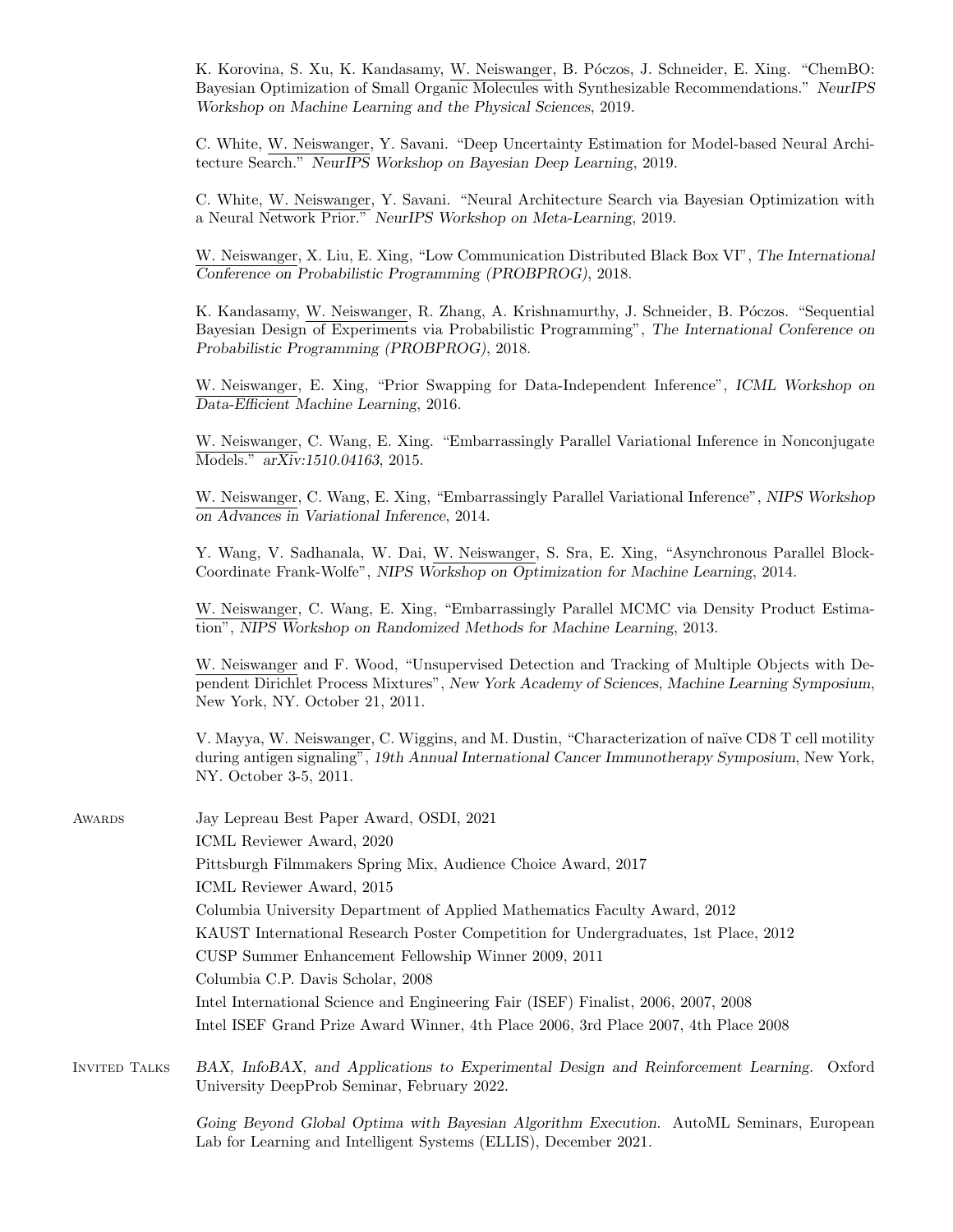AI Meets Biology Panel. State-Of-The-Art Conference, December 2021.

InfoBAX: Estimating Black-box Functions Using Mutual Information. London Data Science Journal Club, November 2021.

Going Beyond Global Optima with Bayesian Algorithm Execution. Saint Petersburg State University, Industrial Mathematics Seminar, September 2021.

Uncertainty quantification in machine learning with applications to sequential decision making. Korea University, Machine learning and Policy Studies International Workshop, September 2021.

Going Beyond Global Optima with Bayesian Algorithm Execution. University College London (UCL), Statistical Machine Learning Group, July 2021.

Going Beyond Global Optima with Bayesian Algorithm Execution. LBNL Camera Workshop on Autonomous Discovery in Science and Engineering, April 2021.

Going Beyond Global Optima with Bayesian Algorithm Execution. AI Seminar, SLAC National Accelerator Laboratory, April 2021.

Working with Scientists to Develop Uncertainty Models for Improved Sequential Decision Making. SIAM CSE21 Minisymposium, March 2021.

Probabilistic Programming for Sequential Decision Making Under Uncertainty. Stanford University, March 2020.

Post-Inference Prior Swapping. Machine Learning Lunch Seminar. Carnegie Mellon University, November 2017.

Variational Bayesian Inference and Mean Field Approximations. Guest lecture, Probabilistic Graphical Models Class. Carnegie Mellon University, March 2017.

Embarrassingly Parallel MCMC. Machine Learning Lunch Seminar. Carnegie Mellon University, October 2014.

Asymptotically Exact, Embarrassingly Parallel MCMC. Oxford Computational Statistics / Statistical Machine Learning Reading Group. Oxford University, July 2014.

Asymptotically Exact, Embarrassingly Parallel MCMC. Department of Information Engineering Tea Talk. Oxford University, July 2014.

Unsupervised Detection and Tracking of Multiple Objects with Dependent Dirichlet Process Mixtures. Tutorial for Statistics Department Data Mining Class. Columbia University, January 2012.

Activities and PROFESSIONAL Organizer July 2021

**SERVICE** 

Co-organized the ICML 2021 Machine Learning for Data Workshop.

Organizer July 2020 Co-organized the ICML 2020 Workshop on Real World Experiment Design and Active Learning.

Organizer December 2019

Co-organized the NeurIPS 2019 Workshop on Learning with Rich Experience (LIRE).

Reviewer June 2013 – Present

NeurIPS, ICML, JMLR, ICLR, AISTATS, UAI, AAAI, IJCAI, CVPR, TKDE, JSIG, AISM, Statistics and Computing, Digital Signal Processing, PLOS ONE, JASA, Biometrika, Journal of the Royal Statistical Society: Series B.